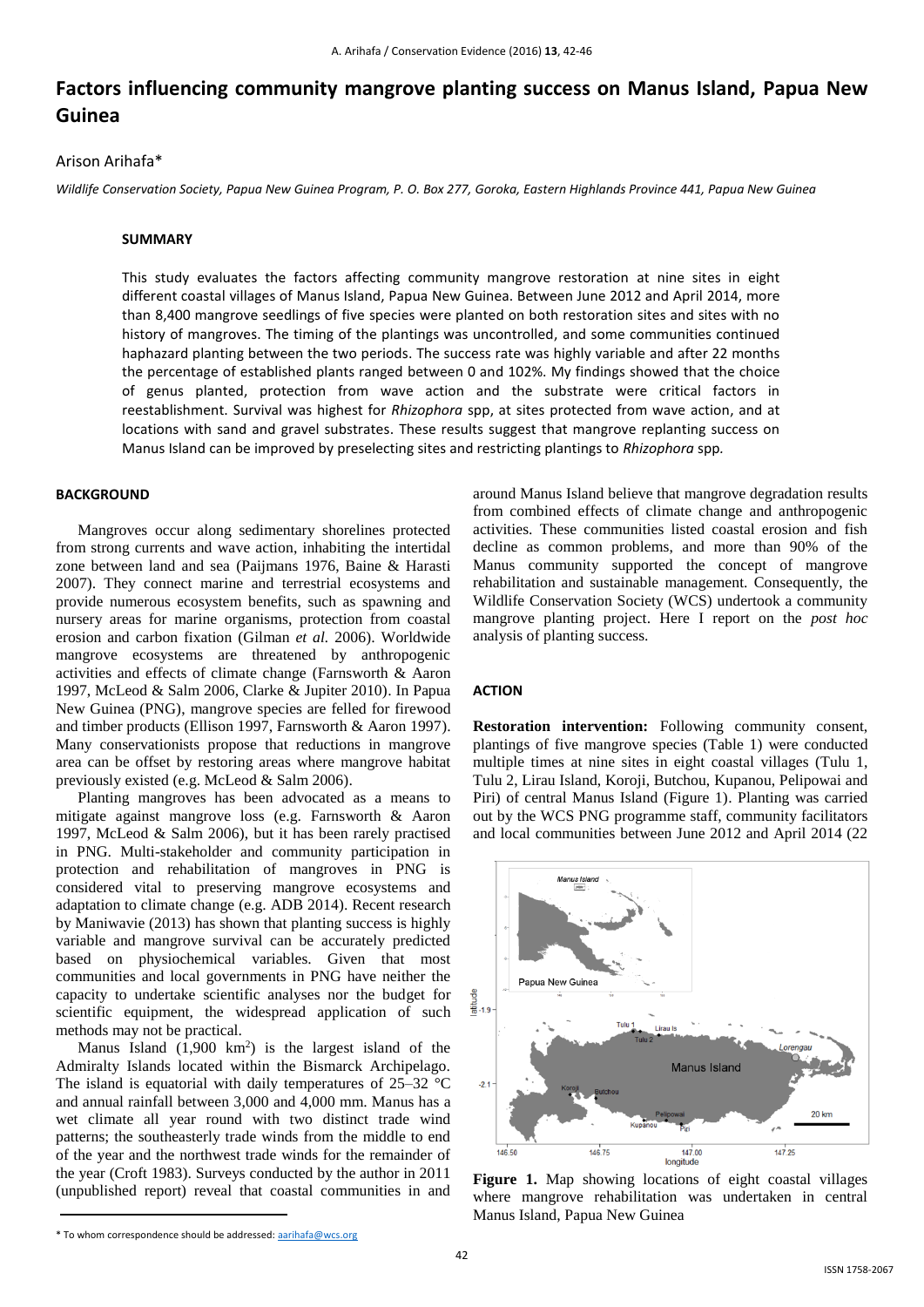|  |  |                                                                                      |  |  |  |  |  |  | Table 1. Twenty three mangrove species identified in the study sites on central Manus Island based on field observations. |
|--|--|--------------------------------------------------------------------------------------|--|--|--|--|--|--|---------------------------------------------------------------------------------------------------------------------------|
|  |  | Seedlings of species used for community planting are indicated with an asterisk (*). |  |  |  |  |  |  |                                                                                                                           |

| <b>Dominant</b>             | Common                                        | Rare                                   |
|-----------------------------|-----------------------------------------------|----------------------------------------|
| Rhizophora apiculata*,      | Rhizophora stylosa, Avicennia alba, Avicennia | Bruguiera cylindrica, Bruguiera        |
| Rhizophora mucronata*,      | lanata, Avicennia marina, Bruguiera           | parviflora*, Pemphis acidula,          |
| Ceriops tagal*, Bruguiera   | gymnorrhiza, Exoecaria agallocha, Heritiera   | Scyphiphora hydrophyllacea, Sonneratia |
| sexangula*, Sonneratia alba | littoralis, Lumnitzera littorea, Xylocarpus   | caseolaris, Nipa fruticans,            |
|                             | granatum, Xylocarpus moluccensis, Aegiceras   |                                        |
|                             | corniculatum, Osbornia octodonta              |                                        |

months). Community facilitators were indigenous Manusians trained in community conservation by WCS. Rehabilitation of mangroves was trialled on both "restoration" and "novel" sites (Table 2). I define a "restoration" site as a degraded intertidal zone between land and sea where mangroves had been removed through anthropogenic activities, and a "novel" site as an intertidal area that never had mangroves historically. Despite WCS advising communities not to plant at novel sites, a number of communities persisted. The planting and/or replanting was specifically undertaken to mitigate against coastal erosion around villages. I refer to "planting" as first time planting and "replanting" refers to efforts by communities to replant between monitoring periods or on instances when the orginal plantings fail.

Of the 44 mangrove species present in PNG (Maniwavie 2007), 23 were identified within the study sites (Table 1). The distribution of mangroves in Manus Island can be classified into a series of zones transitioning from salt to brackish water landwards as determined by the dominant species type: (A) *Rhizophora* zone on actively accreting shores (subdominant species include *Sonneratia alba, Ceriops tagal* and *Avicennia*  spp.); (B) a *Bruguiera* zone reaching a canopy height of up to 30 m (subdominant species include *Heritiera littoralis* and *Xylocarpus granatum* and *X. moluccensis*) and (C) a *Nypa fruticans* zone forming a monotypic stand. WCS guided the communities in choosing appropriate species for planting based on mangrove zonation pattern, but the communities had the freedom to choose what species to plant. Seedlings were readily available from the intact mangrove forests. Fallen propagules (seeds or young seedlings) for planting were ecosourced from surrounding intact mangrove forests and planted at approximately 1 m intervals.

**Monitoring:** We assessed the success of mangroves while we were on site through raw counts of established saplings on two occasions: an initial count took place three months after planting in June 2012, and a final count was done 22 months later in April 2014 (Table 2). Planting efforts were not controlled, and some communities continued to replant between the two periods. Mangrove seedlings that may have been present naturally prior to planting or established naturally after planting were obvious, and these were excluded from the counts during monitoring periods. During the study period, we also distributed more than 4,000 polybags to interested communities and primary schools to raise mangrove seedlings in nurseries. Field observations indicated that more than 25% of the polybags were used in this way.

**Modelling environmental factors:** Data analysis was carried out in Program R version 3.0 (R Core Team 2013). The response variable, the number of mangroves persisting at the end of the growing period (offset by number of mangrove plantings present in 2012) was modelled as a multiple Poisson regression against combinations of seven categorical independent variables. Fifteen candidate models were tested to find the most parsimonious model and a simple intercept model was also run to show baseline for poor performance. I used an information theoretic approach (*sensu* Burnham & Anderson 2002) to assess the 16 candidate models using the package AICcmodavg (Mazerolle 2015).

The categorical variables were: *genus*, *species, site type*, *comm participation*, *mangrove zone*, *protection* and *major substrate. Genus* was the three genus name of the species planted (*Rhizophora* spp, *Bruguiera* spp and *Ceriops* sp*.)*; species was the species planted (Table 1); *site type* was either restoration or novel site; *comm participation* was my subjective assessment, based upon community engagement of

**Table 2.** Comparative numbers and proportional establishment success rates of mangrove plants in nine sites (restoration versus novel) on central Manus Island, PNG. Establishment success was measured as the proportion of seedlings surviving at the end of the counting period compared to initial planting. Numerator = finish number, denominator = initial number, brackets = proportion remaining at end of study, \* = proportional increase, most likely due to additional community planting.

| <b>Site</b>    | Site type   | Rhizophora<br>apiculata | Rhizophora<br>mucronata | <b>Bruguiera</b><br>sexangula | Ceriops tagal  | <b>Bruguiera</b><br>parviflora | Establish.<br>success |
|----------------|-------------|-------------------------|-------------------------|-------------------------------|----------------|--------------------------------|-----------------------|
| Tulu 1         | Novel       | 0/103(0)                | 0/3(0)                  | 0/71(0)                       | 0/39(0)        |                                | No                    |
| Tulu 2         | Novel       | 0/36(0)                 | 0/6(0)                  | 0/43(0)                       | 0/7(0)         |                                | No                    |
| Lirau Island   | Novel       | 31/80(0.39)             | 10/40(0.25)             |                               |                |                                | Yes                   |
| Piri           | Restoration | 1372/1351 (1.02)*       | 570/891 (0.64)          | 11/294(0.04)                  | 52/1104 (0.05) | 34/198(0.17)                   | Yes                   |
| Pelipowai      | Restoration | 8/51(0.16)              | 0/34(0)                 |                               |                |                                | Yes                   |
| Kupanou        | Restoration | 15/149(0.1)             | 3/20(0.15)              | 0/17(0)                       | 0/3(0)         |                                | Yes                   |
| <b>Butchou</b> | Restoration | 37/314 (0.12)           | 302/360 (0.84)          | 3/65(0.05)                    | 0/100(0)       |                                | Yes                   |
| Koroji site A  | Restoration | 0/135(0)                | 53/286 (0.19)           | 0/27(0)                       | 0/135(0)       |                                | Yes                   |
| Koroji site B  | Restoration | 117/505 (0.23)          | 98/394 (0.25)           | 159/1111 (0.14)               | 91/406(0.22)   |                                | Yes                   |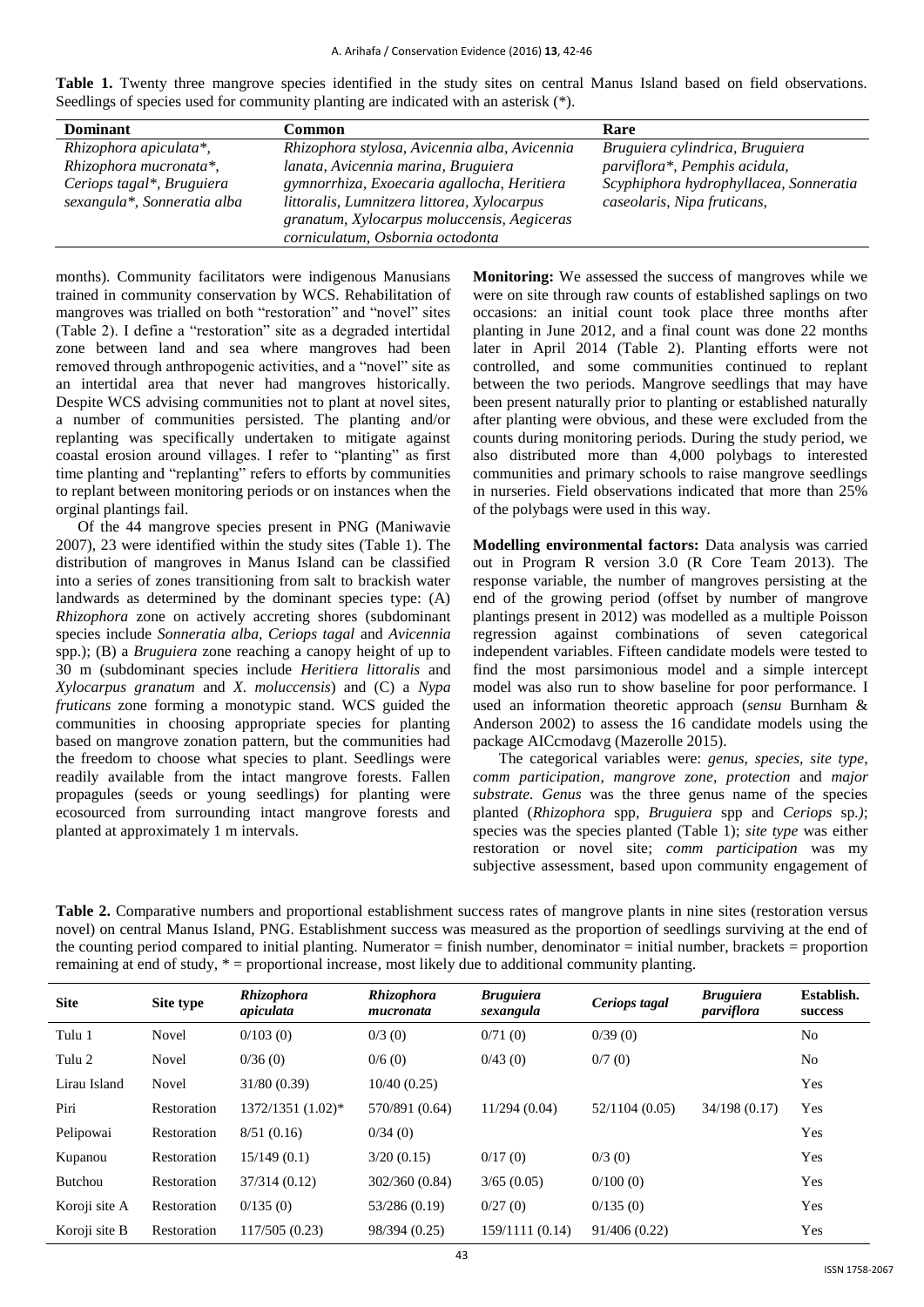| Rank           | <b>Model</b>                                                  | No.<br>parameters | <b>AICc</b> | $\triangle$ AICc | Mod<br>Weight    | Cum.<br>Weight | LL         |
|----------------|---------------------------------------------------------------|-------------------|-------------|------------------|------------------|----------------|------------|
|                | $genus + protection + major substrate$                        | 7                 | 952.09      | $\theta$         |                  |                | $-466.89$  |
| $\mathfrak{D}$ | $species + site type + mangrove zone + comm$<br>participation | 9                 | 1047.08     | 94.99            | $\mathbf{0}$     |                | $-510.79$  |
| 3              | $genus + comm$ participation + protection                     | 7                 | 1109.26     | 157.17           | $\boldsymbol{0}$ |                | $-545.47$  |
| 4              | $genus + site type + comm$ participation                      | 6                 | 1111.03     | 158.94           | $\boldsymbol{0}$ |                | $-547.96$  |
| 5              | $species + comm$ participation                                | 7                 | 1119.23     | 167.14           | $\boldsymbol{0}$ |                | $-550.46$  |
| 6              | $genus + comm$ participation                                  | 5                 | 1122.7      | 170.61           | $\mathbf{0}$     |                | $-555.28$  |
| 7              | $species + mangrove zone + site type$                         |                   | 1362.01     | 409.92           | $\mathbf{0}$     |                | $-671.85$  |
| 8              | $species + site type + mangrove zone$                         |                   | 1362.01     | 409.92           | $\mathbf{0}$     |                | $-671.85$  |
| 9              | $genus + site type + mangrove zone$                           | 5                 | 1384.31     | 432.23           | $\mathbf{0}$     |                | $-686.08$  |
| 10             | $species + site$ type                                         | 6                 | 1453.81     | 501.72           | $\mathbf{0}$     |                | $-719.35$  |
| 11             | $genus + site type$                                           | 4                 | 1481.09     | 529.01           | $\theta$         |                | $-735.86$  |
| 12             | <b>Species</b>                                                | 5                 | 1589.13     | 637.04           | $\theta$         |                | -788.49    |
| 13             | Genus                                                         | 3                 | 1602.17     | 650.08           | $\mathbf{0}$     |                | $-797.68$  |
| 14             | $protection + major substrate$                                |                   | 2310.9      | 1358.81          | $\mathbf{0}$     |                | $-1149.38$ |
| 15             | Simple intercept                                              |                   | 3005.05     | 2052.96          | $\mathbf{0}$     |                | $-1501.46$ |
| 16             | site type                                                     |                   | 2932.43     | 1980.35          | $\mathbf{0}$     |                | $-1464.02$ |

**Table 3.** Ranking of candidate models describing mangrove establishment. AICc = Akaike's Information Criterion with a small sample correction, ΔAICc = difference between AICc of current model and top model, Mod Weight = relative likelihood of the model, Cum Weight  $=$  cumulative model weight, LL  $=$  maximized value of the log-likelihood function.

community effort in planting on a categorical scale (high, medium and low); *mangrove zone* was the area in which seedlings were planted (zone A, B or C of the intertidal zone determined by the presence of dominant mangrove species); *protection* was the level of site exposure to sea waves and wind on a categorical scale (high, medium and low); and *major substrate* was the dominant substrate composition (organic matter, mud, or a sand and gravel mixture) in the top 20 cm of substrate into which mangroves were planted.

#### **CONSEQUENCES**

Overall approximately 2 ha of degraded land were planted with more than 8,400 mangrove seedlings between June 2012 and April 2014. At least 1 ha of these was planted through direct involvement of WCS staff and community facilitators; the other 1 ha was planted by communities themselves with minimum support from WCS. Overall approximately 2,960 seedlings had established by the end of the study (Table 2).

Establishment of planted individual mangrove species at individual sites varied between 100% mortality and 2% increase during the 22 month period. Overall, there was a net loss of planted mangroves (i.e. proportional change <1) for all species and sites with the exception of *Rhizophora apiculata* at Piri (Table 2). Two novel sites had no mangroves established (Table 2). At Piri the proportion of mangroves remaining exceeded the number recorded on the first count as a consequence of the community continuing to actively replant between monitoring episodes. Establishment of mangroves was most successful at Piri and least successful at Tulu 1 (Figure 2). Of the genera planted, *Rhizophora* spp. appeared to establish across most sites (7/9) while *Bruguiera* spp or *Ceriops tagal* only established at two sites each.

In the analysis, the pattern of mangrove establishment was best explained by a single model, which had unanimous model support (i.e. model weight =1) that included *genus*, *protection*  and *major substrate* (Table 3). Model coefficients suggest that optimal mangrove seedling establishment would be obtained by planting *Rhizophora* spp. at sites highly protected from wave action on mixed sand and gravel substrate (Table 4).

Long-term monitoring of the village plantings is ongoing, with community facilitators visiting participating communities on a regular basis as part of ongoing commitment by WCS to conservation in central Manus. As a consequence of this study, future planting work will focus on early identification of suitable sites with a focus on establishing *Rhizophora* spp., so that the effectiveness of the planting interventions are maximized.

**Table 4**. Summary coefficients for the proportion of mangroves persisting at the end of the growing period from the top model in Table 3. The intercepts used *Bruguiera* spp., high level of protection and mud as the substrate.

|                                  | <b>Estimate</b> | <b>Std. Error</b> |
|----------------------------------|-----------------|-------------------|
| Intercept                        | $-3.52$         | 0.15              |
| Ceriops                          | $-0.67$         | 0.11              |
| Rhizophora                       | 1.39            | 0.07              |
| Level of protection: Low         | $-1.04$         | 0.11              |
| Level of protection: Medium      | $-0.74$         | 0.06              |
| Major substrate: Organic matter  | 1.16            | 0.15              |
| Major substrate: Sand and gravel | 1.92            | 0.14              |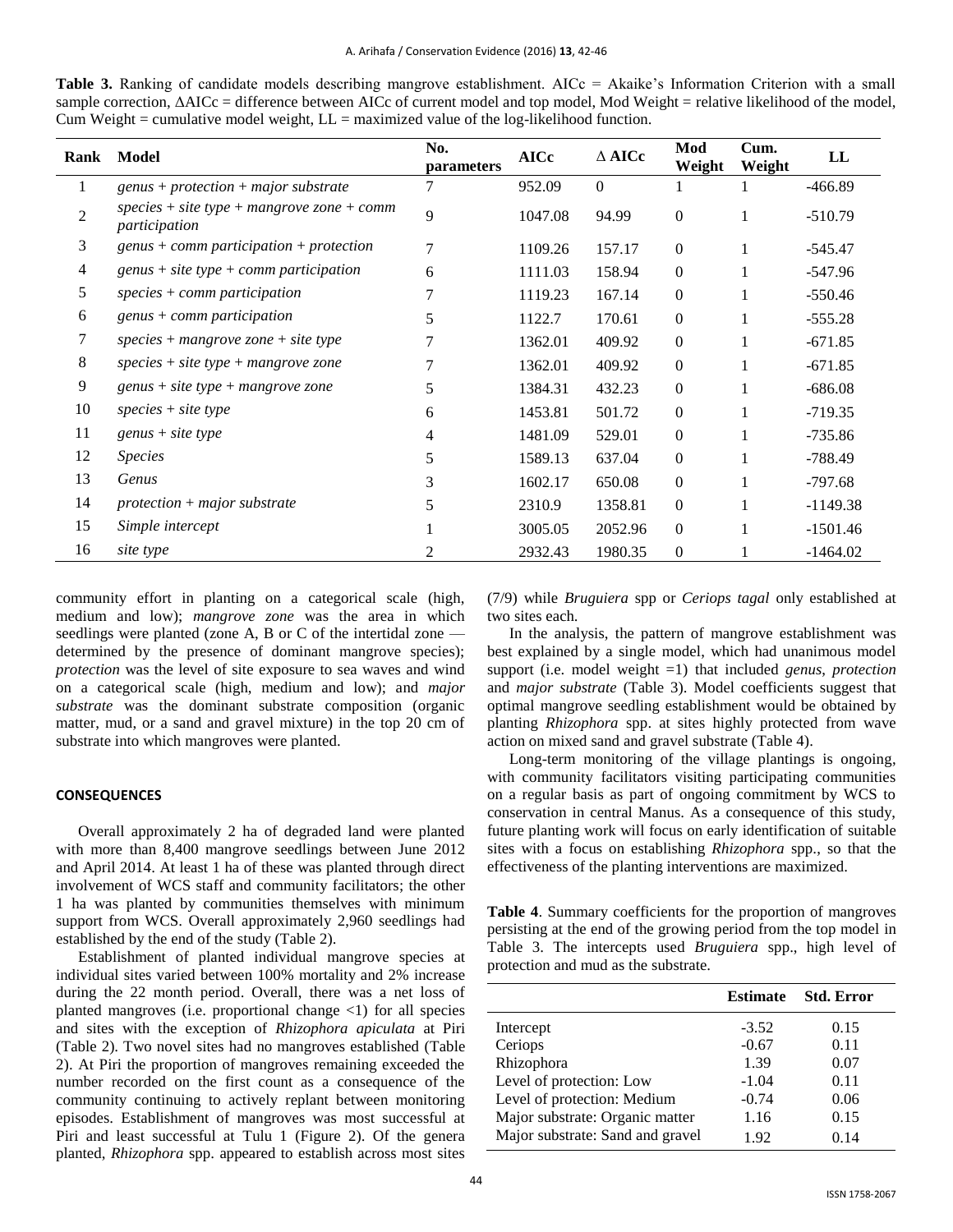#### A. Arihafa / Conservation Evidence (2016) **13**, 42-46



**Figure 2.** The number of mangrove plantings that established during the period June 2012 to April 2014 at nine sites in eight villages (note log scale). Black bars = successful plantings (where at least some plants established), grey bars = unsuccessful plantings (no plants established), and no bars = no planting; the top end of each bar = initial counts, and bottom end of each bar = final counts.

#### **DISCUSSION**

Uncontrolled planting by local communities between the main planting periods means that the results presented here should be interpreted with caution. However, despite having a low sample size, it appeared that genus, protection and substrate type were important factors influencing planting success. Level of community participation (which is likely to correspond to the amount of uncontrolled planting) was not identified as an important predictor variable, suggesting uncontrolled planting did not have an effect on levels of seedling establishment. *Rhizophora* spp. was the most consistent performer. This is perhaps not surprising given that more than 75% of mangrove area lost on Manus Island in the past were within zone A, in which *Rhizophora* spp. is naturally dominant. Not unexpectedly, sites that were protected from the wind and wave action had better rates of establishment. The preference for a mixture of sand and gravel substrates, however, is not intuitive. Given the known sensitivity of mangroves to substrate chemistry (e.g. redox potential and sulphide concentration) (Patrick & DeLaune 1977), caution should be taken when extrapolating these results (based on a simple substrate classification) beyond Manus Island.

Existing literature suggests planting should involve locally available mangrove species appropriate to the zone where it occurs naturally (Macintosh *et al.* 2002, Gilman *et al.* 2006, McLeod & Salm 2006). With the exception of Lirau Island, mangroves did not establish at any of the novel sites (Table 2, Figure 2). The comparative lack of success at novel sites (Tulu 1

and Tulu 2) or low success of plantings at restoration sites (e.g. Pelipowai and Kupanou) is likely due to greater exposure to wave action. Proximity to human settlement and positioning seedlings too close to daily thoroughfares could also have had possible effects on planting success rate, but these variables were not measured in this study.

Given the poor funding and low capacity of local government, local communities themselves are the only entities in PNG capable of managing planted areas. However, outside agencies such as NGOs play important roles in informing such communities, particularly with regard to the possibility of establishing mangroves and importance of site and species selection.

During the course of the mangrove plantings, it became obvious that knowledge of some basic technical skills (e.g. collecting propagules, site preparation and planting) was needed by participating communities. In particular, communities need to be advised on minimizing mortality by learning best practices for obtaining healthy seedlings and planting appropriately. Recently a mangrove planting handbook for communities in PNG has been developed that could help fill this need (Maniwavie *et al.* 2013).

So far major community mangrove planting has been undertaken at Koroji, Butchou and Piri villages. Currently, I estimate a further 1–2 ha more of degraded areas at Butchou village could be planted. Aside from this planting, most mangrove forests of central Manus Island appear to be largely intact. Consequently, rehabilitation is not the priority, but rather the immediate need is to manage human activities and attitudes